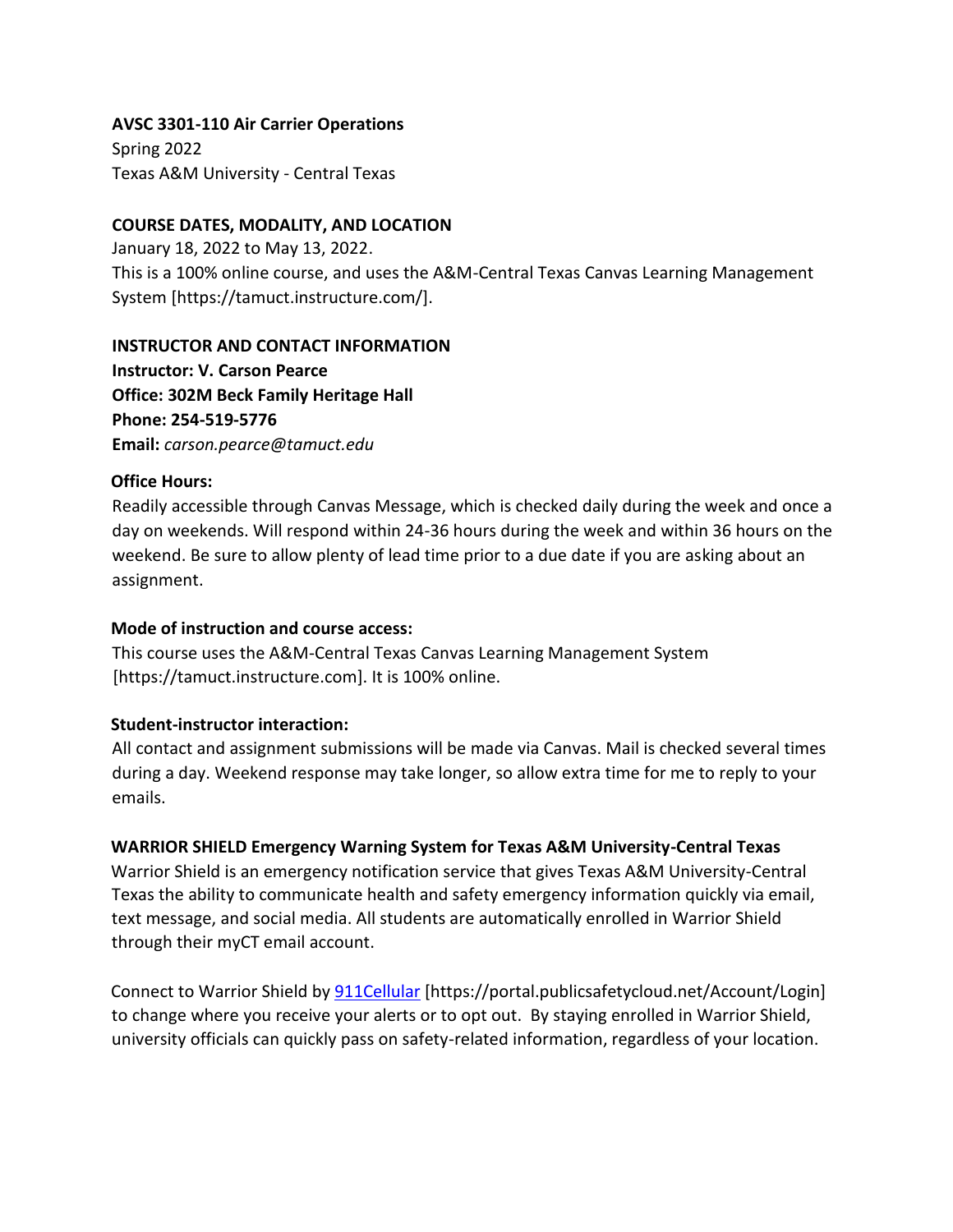## **COURSE INFORMATION**

### **Course Overview and description:**

Air Carrier Operations prepares the student with the background information necessary to pass the Airline Transport Pilot test. In addition, this course is designed to expand upon the Federal Aviation Regulations relating to various facets of the aviation industry, including airline operations, aircraft certification, air-worthiness standards and airport operations.

## **Course Objectives:**

Gain an in-depth understanding of the Airline Transport Pilot (ATP) test and the commercial aviation industry and associated federal regulations.

## **Student Learning Outcomes (SLO's):**

- 1. Apply mathematics, science, and applied science skills to accurately solve ATP practice test questions with a minimum 80% correct.
- 2. Analyze and interpret ATP practice test data provided to answer with minimum of 80% correct.
- 3. Recognize the need to uphold the moral and high character standards established by the FAA for all pilots.
- 4. Write a special projects ATP question review. This special project focuses on in-depth ATP question analysis, as it would be taught to a fellow student.
- 5. List FAA requirements for Airline Transport Pilot (ATP) certificate and describe the process to attain ATP certification

## **Competency Goals Statements (certification or standards)**

The course will be considered successfully completed when the student has demonstrated, through posted written assignments and exams that they have developed an increased knowledge the Airline Transport Pilot exam components and requirements and the concepts associated with the commercial aviation industry.

## **Required Reading and Textbook(s):**

**Airline Transport Pilot Test Prep, 2022 Edition**  - ASA Test Prep Board ISBN 9781619546585

*Supplement to the ASA Test Prep guide*: **Airman Knowledge Testing Supplement for Airline Transport Pilot and Aircraft Dispatcher testing supplement (FAA-CT-8080-70)**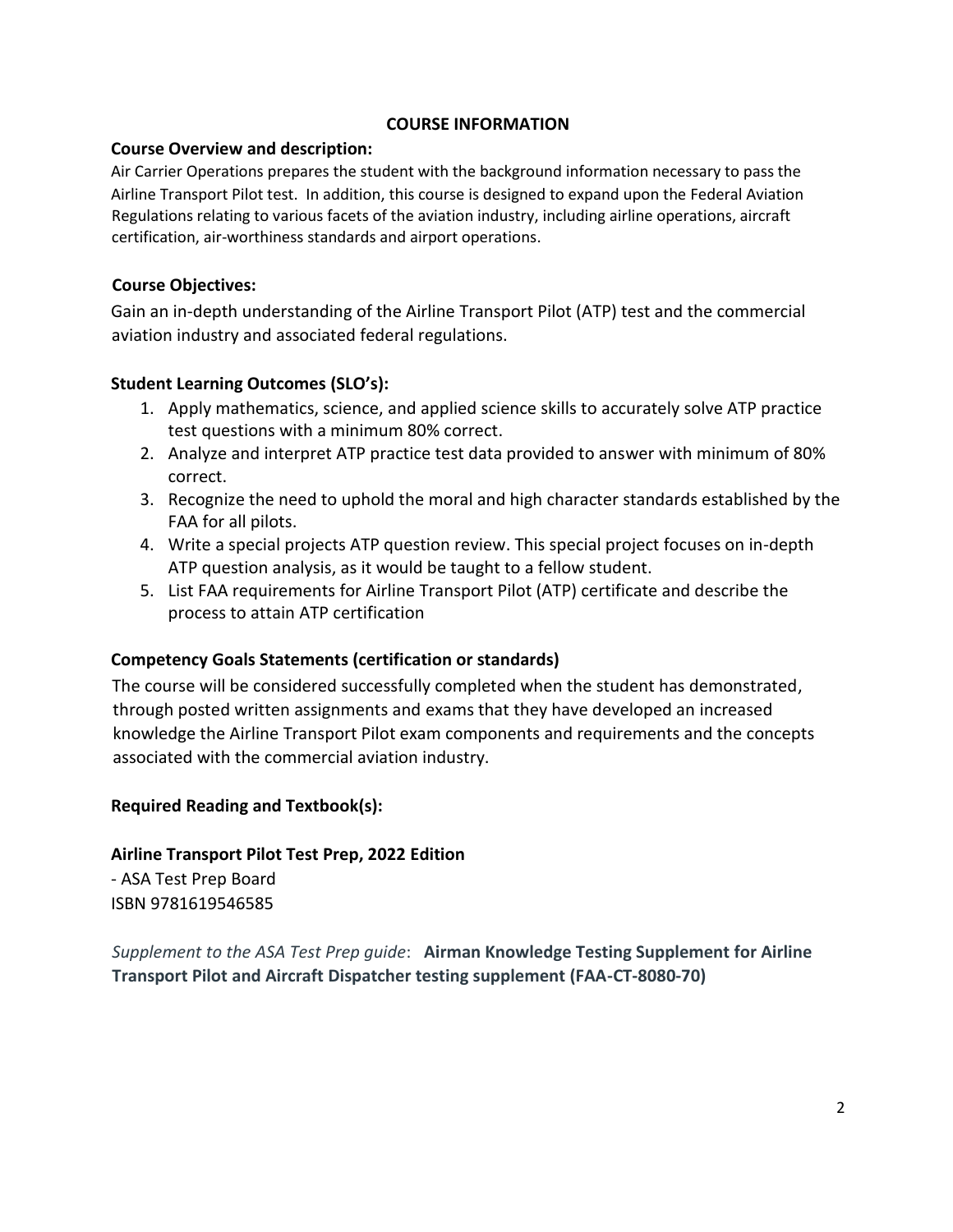# **COURSE REQUIREMENTS/SPECIFICATIONS**

**Weekly Discussion Post:** – There will be one weekly discussion post to be submitted over topics presented by instructor. **Check in daily for instructor notes, updates and the posting of audio/video topics**. Posts will be graded for writing ability and original content. *Required two main paragraphs for your post, with a minimum of two hundred words. A minimum of 100 words in your well composed paragraph response to each of two classmate's post.* 

| <b>Points</b>          | 10                | $\overline{7}$       | 3                 | $\mathbf 0$ |
|------------------------|-------------------|----------------------|-------------------|-------------|
| <b>Quality of Post</b> | Appropriate       | Appropriate          | Responds, with    | No posting. |
|                        | comments; is      | comments and         | minimum effort.   |             |
|                        | thoughtful,       | responds             | Does not follow   |             |
|                        | reflective, and   | respectfully to      | APA format.       |             |
|                        | respectful of     | other's postings.    | Many errors in    |             |
|                        | other's postings. | <b>Follows APA</b>   | both mechanics    |             |
|                        | Proper citing of  | format with few      | and sentence      |             |
|                        | references and    | errors but           | structure. Very   |             |
|                        | APA style;        | sentence             | poorly written.   |             |
|                        | proper            | structure could      | Needs major       |             |
|                        | punctuation,      | be improved.         | overhaul. Posts   |             |
|                        | sentence          | <b>Editing would</b> | are less than 200 |             |
|                        | structure and     | improve the          | words and         |             |
|                        | spelling. No      | assignment.          | responses are     |             |
|                        | editing or        |                      | less than 100     |             |
|                        | revisions         |                      | words to          |             |
|                        | required.         |                      | classmates.       |             |
| <b>Relevance of</b>    | Posts positions   | Begins to            | Posts positions   | No posting. |
| <b>Post</b>            | related to        | address areas        | which do not      |             |
|                        | discussion topic; | that are             | relate to the     |             |
|                        | prompts further   | somewhat             | discussion        |             |
|                        | discussion of     | related to the       | content; makes    |             |
|                        | topic. Takes      | discussion           | short or          |             |
|                        | clear position    | content.             | irrelevant        |             |
|                        | that captures     | Position, and        | remarks. Off-     |             |
|                        | the issue.        | argument for         | topic.            |             |
|                        | Supports          | that position is     |                   |             |
|                        | position with     | plausible, but       |                   |             |
|                        | well-articulated  | not totally clear.   |                   |             |
|                        | arguments.        |                      |                   |             |

## **AVSC 3301 Discussion Post Rubric**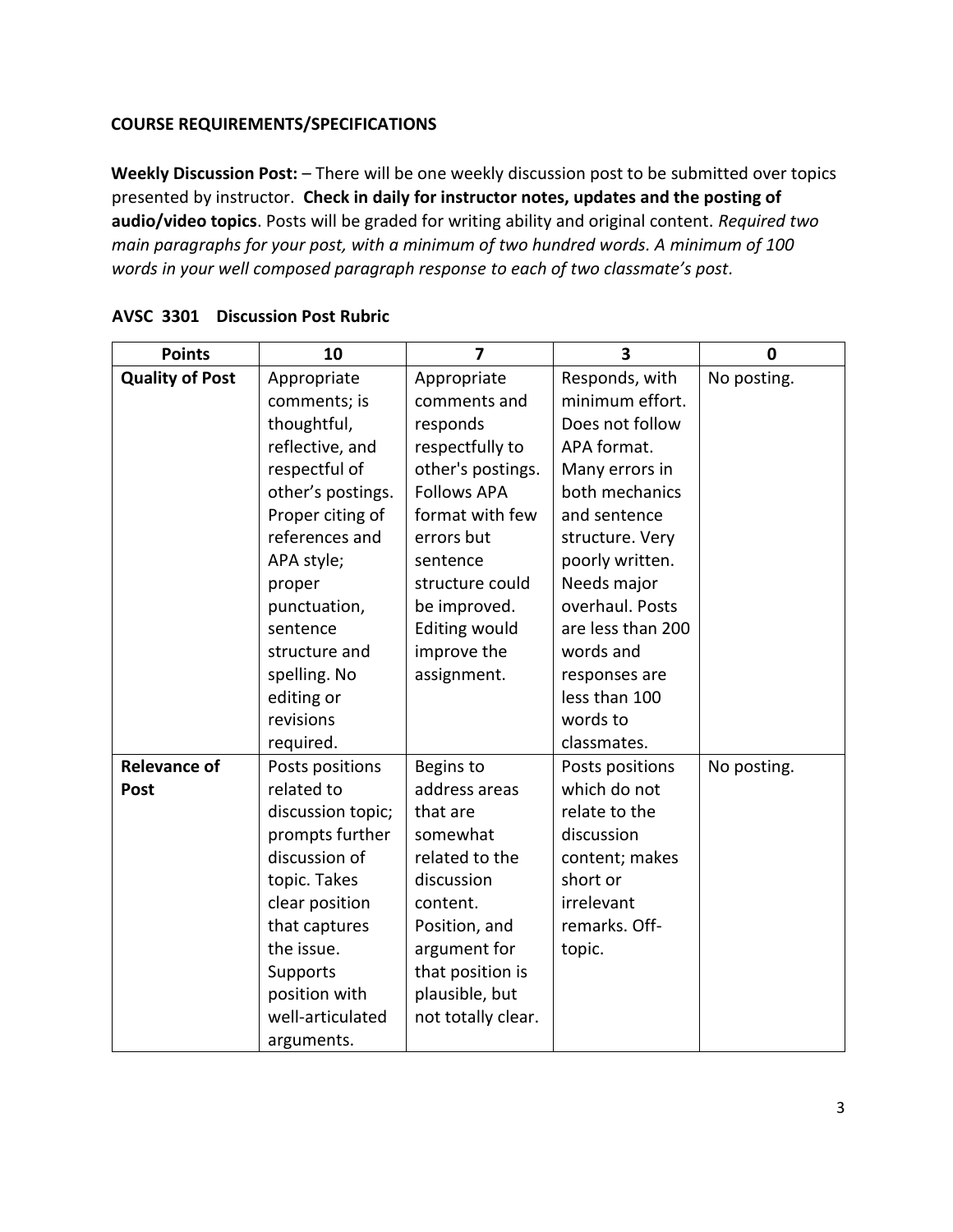| <b>Contribution to</b> | Aware of needs | Attempts to        | Does not make  | No feedback     |
|------------------------|----------------|--------------------|----------------|-----------------|
| the Learning           | of community;  | direct the         | effort to      | provided to     |
| <b>Community</b>       | attempts to    | discussion and     | participate in | fellow student. |
|                        | motivate the   | to present         | the learning   |                 |
|                        | group          | relevant           | community with |                 |
|                        | discussion;    | viewpoints.        | relevancy;     |                 |
|                        | presents       | Concepts           | position,      |                 |
|                        | creative       | integrate          | concepts, and  |                 |
|                        | approaches to  | partially, but not | responses are  |                 |
|                        | topic.         | completely.        | vague.         |                 |

**Exams** – There are two exams in this course, a Mid-Term and a Final.

**Special Project:** The Airline Transport Pilot special project is designed to engage your writing and organizational/critical thinking skills in order to produce a self-designed written test utilizing the materials found in your ASA guide. This is the equivalent of a term paper.

## **AVSC 3301 Airline Transport Pilot Special Project Rubric:**

| A list of 24 questions.       | Questions represent an              | Total value: 24 points |
|-------------------------------|-------------------------------------|------------------------|
|                               | adequate sample of the              |                        |
|                               | content found in the chapter,       |                        |
|                               | are not sequential, and cover       |                        |
|                               | a broad range of topics.            |                        |
| An explanation of the reason  | Cited FAA or other regulatory       | Total value: 24 points |
| for the question from a       | guidance is given with an           |                        |
| regulatory guidance           | explanation as to the "why or       |                        |
| viewpoint.                    | how" the regulatory agency          |                        |
|                               | believed it necessary to have       |                        |
|                               | such a regulation.                  |                        |
| Three questions that have     | Utilizing the Airman                | Total value: 24 points |
| chart or graph use explained. | <b>Knowledge Testing</b>            |                        |
|                               | <b>Supplement for Airline</b>       |                        |
|                               | <b>Transport Pilot and Aircraft</b> |                        |
|                               | Dispatcher testing                  |                        |
|                               | supplement (FAA-CT-8080-            |                        |
|                               | 70), give a clear explanation       |                        |
|                               | on how to use the chart to          |                        |
|                               | find the correct answer to          |                        |
|                               | the question given.                 |                        |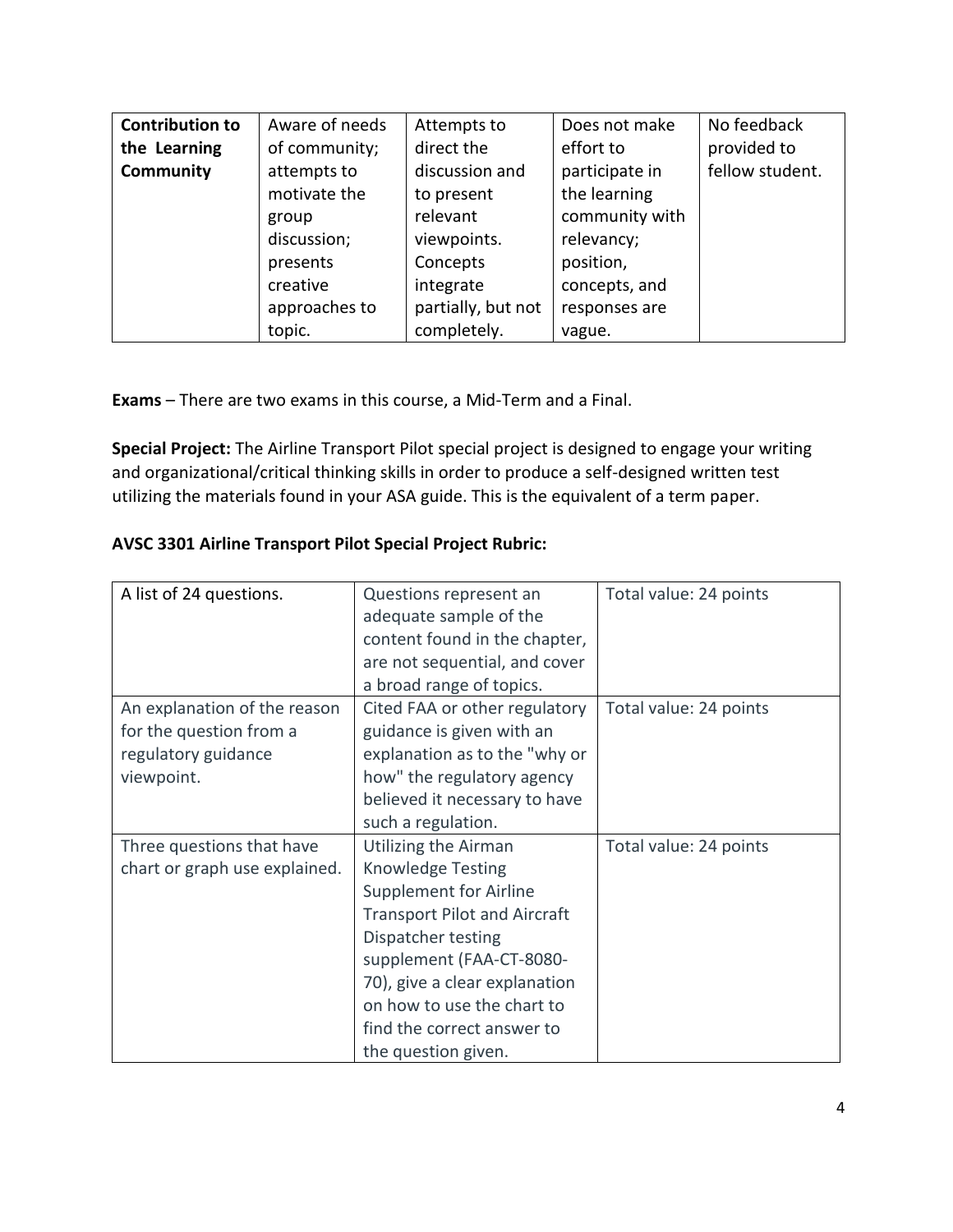| For all questions, an         | Reference and cite APA style, | Total value: 24 points |
|-------------------------------|-------------------------------|------------------------|
| explanation of how the        | the impact of the question    |                        |
| answer impacts aviation       | and how it may affect         |                        |
| safety, aeronautical decision | aviation safety, aeronautical |                        |
| making, or other operational  | decision making, or any other |                        |
| concerns.                     | operational concerns.         |                        |
| Style                         | Neatness and clarity in       | Total value: 4 point   |
|                               | presentation of questions.    |                        |

# **Grading Criteria Rubric and Conversion**

| ATP Special Project (100 points):            | 20% (SLO 4)         |
|----------------------------------------------|---------------------|
| Weekly Module Discussions (100 points each): | 40% (SLO's 1,2,3,5) |
| Mid-Term Exam (50 points):                   | 20% (SLO's 1,2,3,5) |
| Final Exam (80 points):                      | 20% (SLO's 1,2,3,5) |
| Total:                                       | 100%                |

## **Grading scheme**

- A 4.00 (90 +) Achievement that is outstanding relative to the level necessary to meet course requirements.
- B 3.00 (80-89%) Achievement that is significantly above the level necessary to meet course requirements.
- C 2.00 (70–79%) Achievement that meets the course requirements in every respect.
- D 1.00 (60–69%) Achievement that is worthy of credit even though it fails to meet fully course requirements.
- F 0.00 (<60%) Represents failure and signifies that the work was either (1) completed but at a level of achievement that is not worthy of credit or (2) was not completed and there was no agreement between the instructor and the student that the student would be awarded an "I" (incomplete).
- "I" (Incomplete). The "I" shall be assigned at the discretion of the instructor when, due to extraordinary circumstances, the student was prevented from completing the work of the course on time. The assignment of an "I" requires a written agreement between the instructor and student specifying the time and manner in which the student will complete the course requirements. In no event may any such written agreement allow a period of longer than one year to complete the course requirements. For graduate and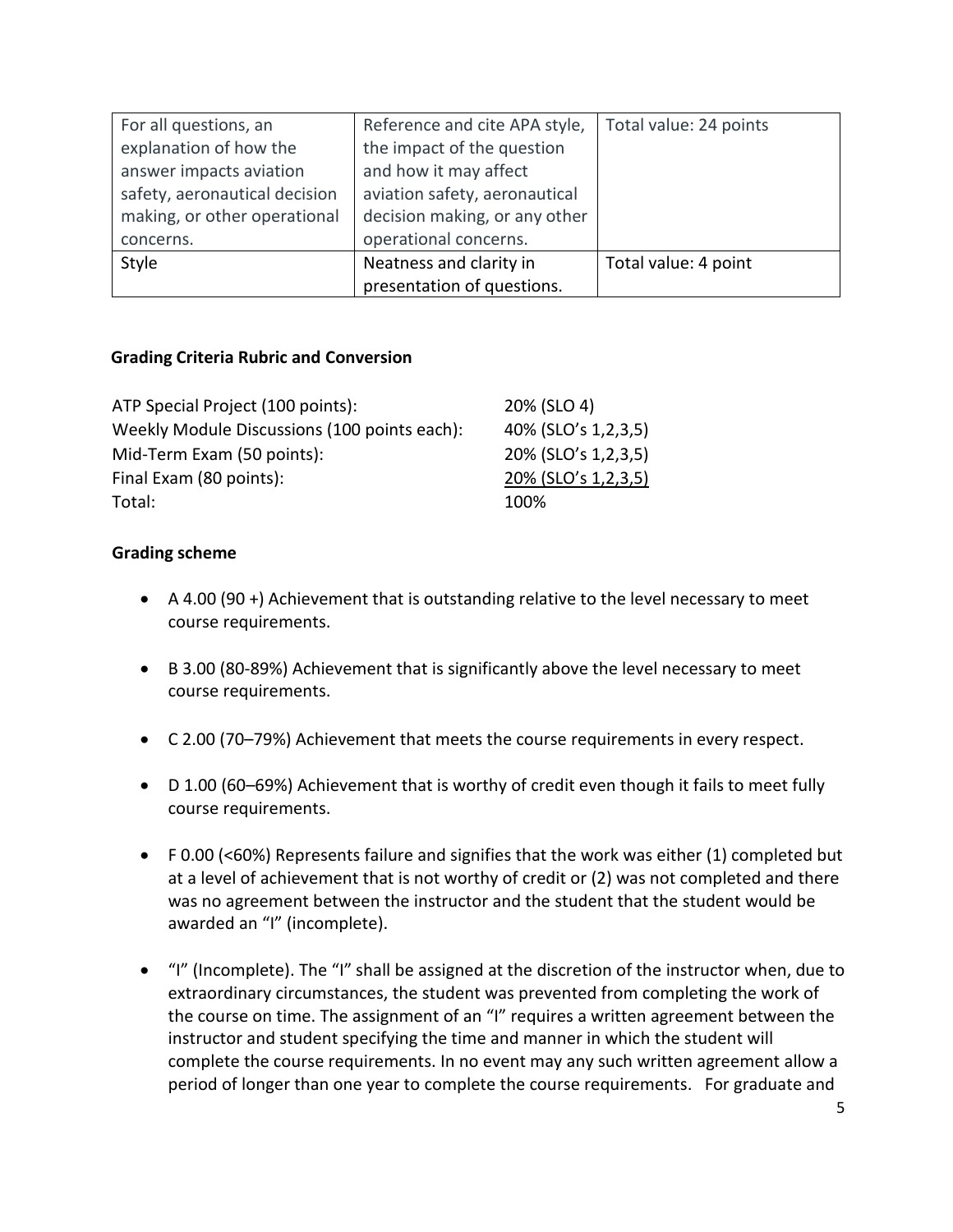professional students, an "I" is to remain on the transcript until changed by the instructor or department. For all other students, work to make up an "I" must be submitted within one year of the last day of final examinations of the term in which the "I" was given; if not submitted by that time, then the "I" will automatically change to an F. To obtain an incomplete you must have been doing passing work in the course.

## **Posting of Grades:**

- *All student grades should be posted using the Canvas Grade book and students should monitor their grade status through this tool.*
- *The instructor will return projects as soon as possible.*

## **Suggested Course Materials:**

**Airline Transport Pilot Test Prep, 2021 Edition**  - ASA Test Prep Board

ISBN 9781619546585

*Supplement to the ASA Test Prep guide*: **Airman Knowledge Testing Supplement for Airline Transport Pilot and Aircraft Dispatcher testing supplement (FAA-CT-8080-70)**

**VIDEO LINKS:** There are posted video links throughout your weekly course modules. They correspond both directly and indirectly with the readings in your textbook and will bring to life the many aspects of aviation security.

# **GRADING POLICIES**

**Individual Performance:** It is vital that you are active in the course and complete all work in a professional fashion. One of the biggest issues with student success in online courses is simply not submitting work on time. You are expected to read the chapters as assigned in the syllabus as well as read or view any supplemental resources that may be found in the Module content folders for that period.

**Quality Work:** All work submitted for grading shall be of upper level quality: Depth of analysis, grammatical structure, etc.

**Identifying Submissions:** Submissions must clearly identify the student, course, and the title of the assignment (Last Name, Course Name, and Assignment) or (Smith GBK301 Essay1).

**Written Assignment Requirements:** Submissions will be in accordance with The Publication Manual of the American Psychological Association, 7th Ed. All written work must be submitted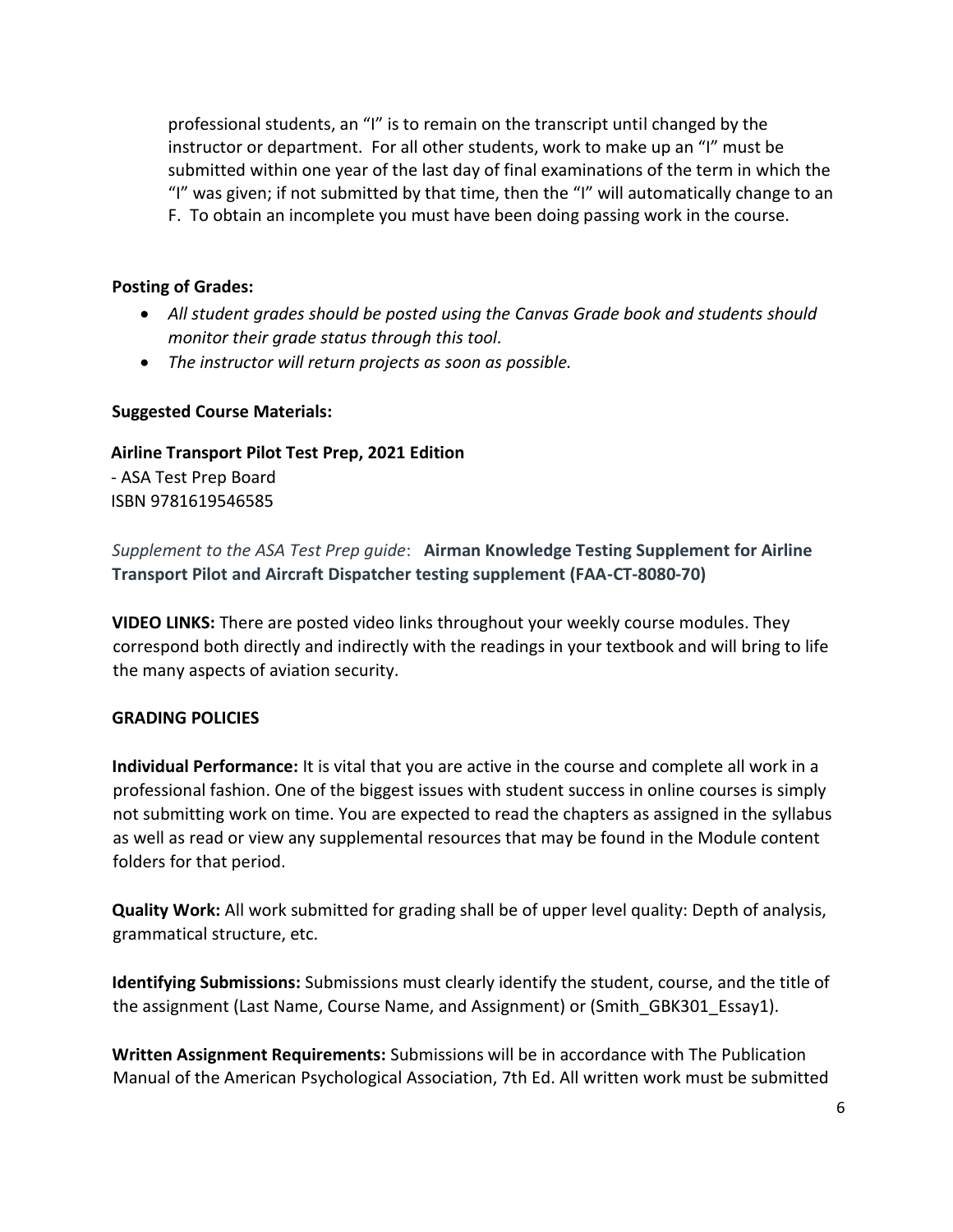utilizing Microsoft Word in either a .doc or .docx format. **Students whose assignment includes plagiarism will receive a 0 on the assignment and possible referral to Student Affairs**. However, I reserve the right to reduce the penalty if I believe plagiarism was unintentional or very minor in impact.

**Due Dates and Late Submissions:** The assignment instructions and deadlines are clearly laid out in the syllabus. Your assignments are fairly involved, so please stay ahead and stay engaged with the material. As such, it is expected that all work will be submitted on time, as timeliness is an important aspect of professional communications and behavior. If you encounter an issue, please let me know as soon as possible. *Ask for an extension as soon as you see you may need one***.** It is much easier to discuss issues before due dates rather than after. Late work is not accepted.

**Changes to Syllabus:** This syllabus serves as an instructional and study planning document. Although every effort will be made to maintain the schedule and activities presented herein, it may become necessary during the course of the semester to make changes to the syllabus. In such events, changes will be announced and students will receive written notice as soon as possible.

## **COURSE OUTLINE AND CALENDAR**

The course is a 16 week course. Each week will have a corresponding module. Please see Canvas for assignment due dates.

## **Module 1: January 18-23: Introduction to Course, Canvas, Instructor and Syllabus**

- Crew Resource Management (CRM) and Safety Management System (SMS) Review (SLO's 1,3)
- Discussion Board #1: Personal Introductions

## **Module 2: January 24-30: Professionalism, NTSB Accident Review**

Discussion Board #2: Pinnacle 3701

## **Module 3: January 31 – February 06: The Federal Aviation Administrations and Pilot Certification**

- Discussion Board #3: Airline Operations Current Event
- ATP Test Prep Book, read and complete CH. 1, pages 1-3 through 1-35.

## **Module 4: February 07-13: FAA Regulations; the National Transportation Safety Board, ASRS, ASAP**

- Discussion Board #4: Airline Interview Prep question
- ATP Test Prep Book, read and complete CH. 1, pages 1-36 through 1-68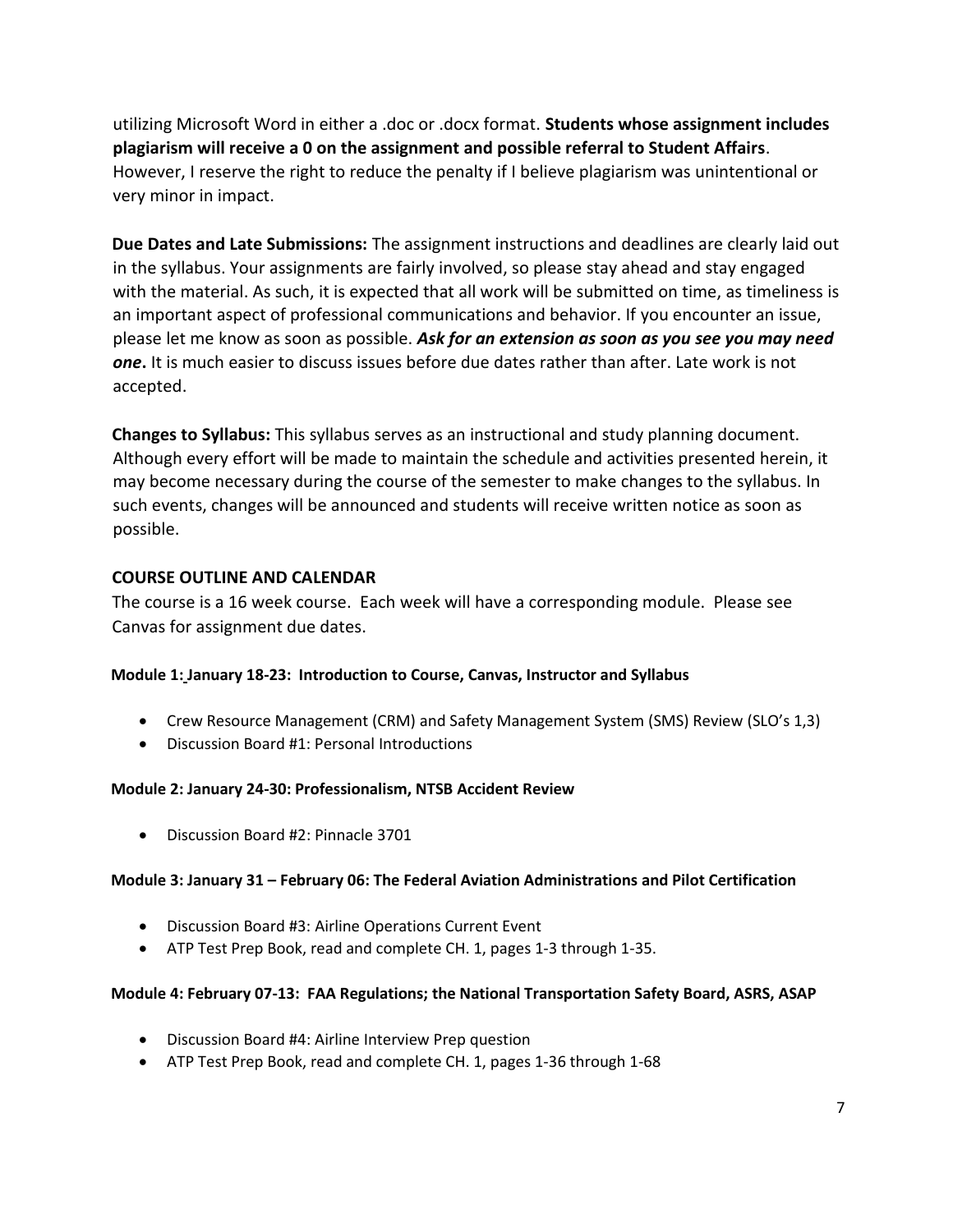#### **Module 5: February 14-20: Airlines in the United States**

- Discussion Board #5: Airline review
- ATP Test Prep Book, read and complete CH. 1, pages 1-69 through 1-92

#### **Module 6: February 21-27: Equipment, Navigation and Facilities**

- Discussion Board #6: YouTube video link to a modern day "glass cockpit" Primary Flight
- Display ATP Test Prep Book, read and complete CH. 2, pages 2-1 through 2-29

## **Module 7: February 28 –March 06: Navigation, Airport and Approach Lighting Systems, Runway Incursions**

- Discussion Board #7: two-page APA formatted discussion post on a runway incursion near-miss or accident.
- ATP Test Prep Book, read and complete CH. 2, pages 2-29 to 2-54.

#### **Module 8: March 07-13: Aerodynamics**

- Discussion Board #8: Aerodynamics in airline operations
- ATP Test Prep Book, review CH 1, 2, and 3 for your midterm next week.

#### **NOTE: March 14-20 is Spring Break**

#### **Module 9: March 21-27: Mid-Term Exam and Turbine Engine Performance**

- Discussion Board #9: How does engine technology drive aviation advancements?
- ATP Test Prep Book, read and complete CH. 4, pages 4-1 through 4-24

#### **Module 10: March 28 – April 03: ATP Special Project Review and FAA Advisory Circulars**

- Discussion Board #10: Airline Transport Pilot Special Project review.
- ATP Test Prep Book, read and complete CH. 4, pages 4-25 through 4-58

#### **Module 11: April 04 – 10: Efficient, Effective, Safe and Legal Airline Operations**

- Discussion Board #11: Airline operations efficiencies
- ATP Test Prep Book, read and complete CH. 4, pages 4-59 to end of CH. 4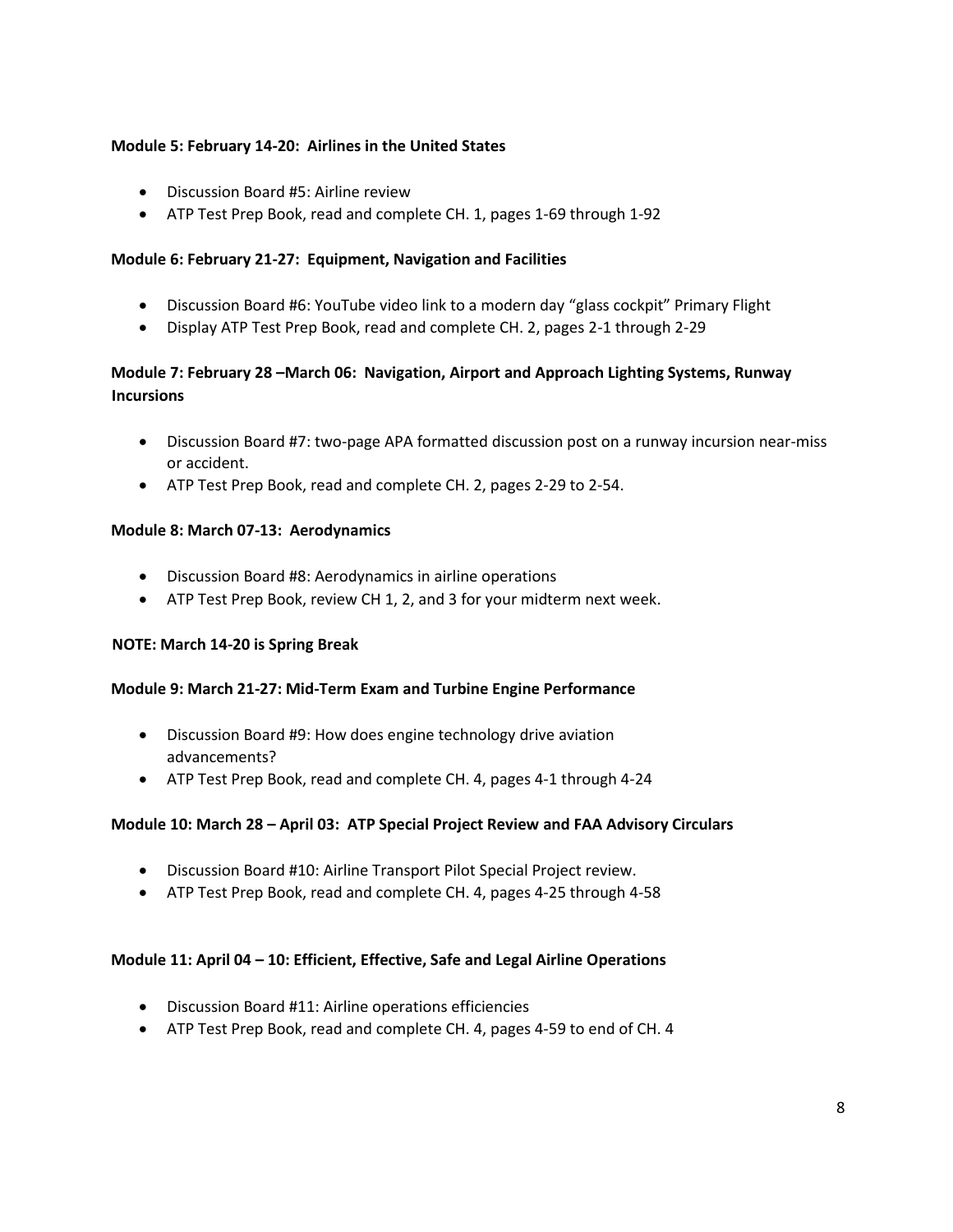#### **Module 12: April 11-17: Weight and Balance**

- Discussion Board #12: Multi-media link to aircraft weight and balance mishap.
- ATP Test Prep Book, read and complete CH. 5 (except helicopter operations)

#### **Module 13: April 18-24: Flight Operations, National Airspace System, and Instrument Approaches**

- Discussion Board #13: Find the closest airport to you, pick three NOTAMSs, list the NOTAMS and explain the NOTAM and why you think it is listed as a NOTAM.
- ATP Test Prep Book: CH 6 read and complete pages 6-1 to 6-37

## **Module 14: April 25-May 01: Communications, Emergencies and Flight Physiology**

- Discussion Board #14: Post your research on an airline emergency that occurred on landing.
- ATP Test Prep Book: CH 6 read and complete pages 6-38 to end of CH 6. CH 7 read and complete entire chapter.
- \*Reminder Airline Transport Pilot Project is due by May 14.

#### **Module 15: May 02-08: Meteorology and Weather Services**

- Discussion Board #15: Post a recap of an airline operation that was affected by a weather event. Explain if the event was handled correctly and if there were any 'lessons learned'.
- ATP Test Prep Book: CH 8 read and complete entire chapter.
- Review Chapters 1-8 for Final Exam next week.

#### **Module 16: May 09-13: Semester Wrap-up and Final Exam**

- Discussion Board #16: Airline marketing video link and post.
- Final Exam
- Airline Transport Pilot Project due.

#### **Important University Dates**

| January 18, 2022  | <b>Classes Begin for Spring Semester</b>                         |
|-------------------|------------------------------------------------------------------|
| February 2, 2022  | Deadline to Drop 16-Week Classes with No Record                  |
| March 14-18, 2022 | Spring Break (NO Classes - Administrative Offices Open)          |
| April 4, 2022     | <b>Registration Opens for Summer Semester</b>                    |
| April 8, 2022     | Deadline to Drop 16-Week Classes with a Quit (Q) or Withdraw (W) |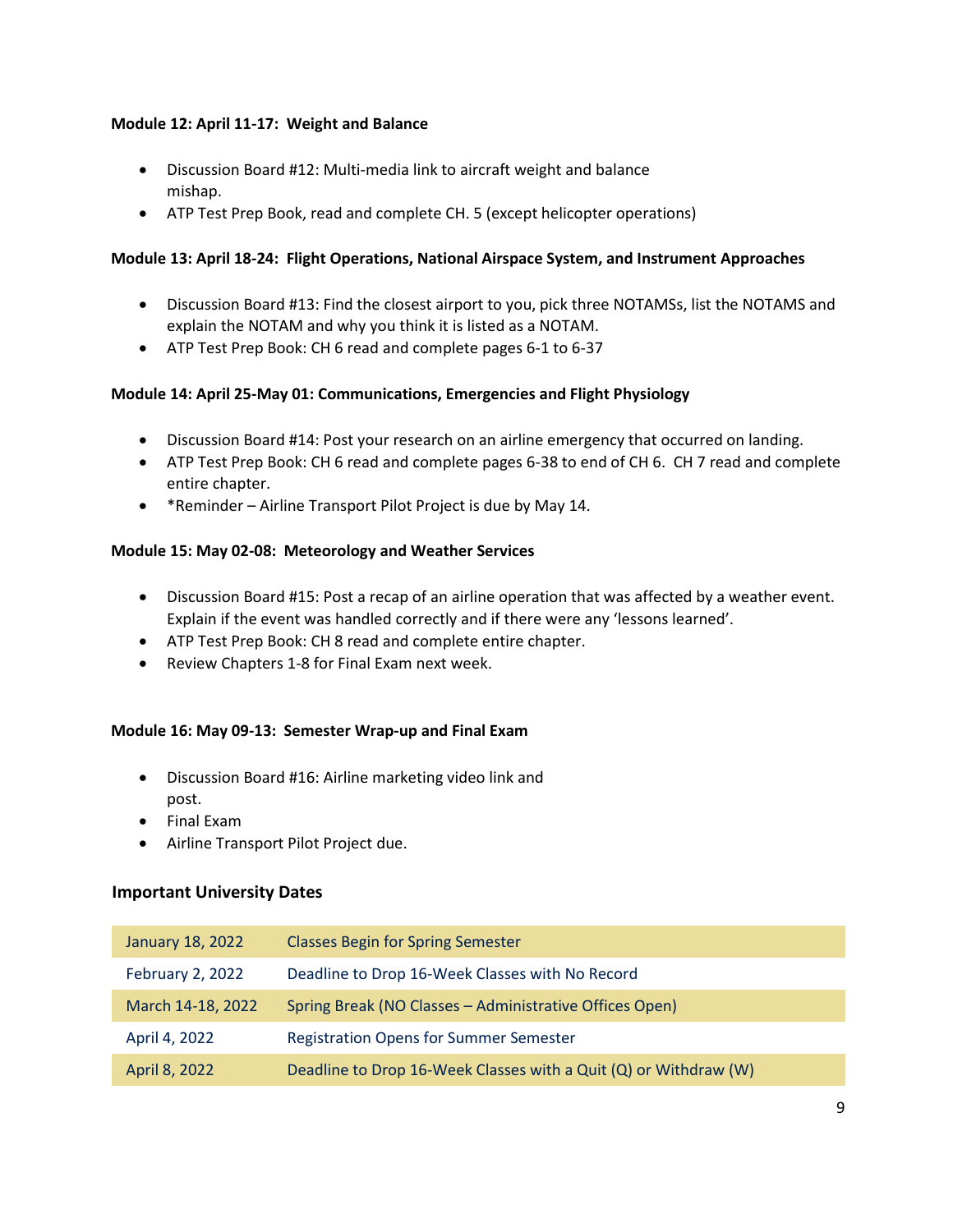| May 13, 2022 | Deadline to Withdraw from the University for 16- and Second 8-Week Classes |
|--------------|----------------------------------------------------------------------------|
| May 13, 2022 | <b>Spring Semester Ends</b>                                                |
| May 14, 2022 | Spring 2022 Commencement at Bell County Expo 7 PM                          |

## **Technology Requirements**

This course will use the A&M-Central Texas Instructure Canvas learning management system. We strongly recommend the latest versions of Chrome or Firefox browsers. Canvas no longer supports any version of Internet Explorer.

Logon to A&M-Central Texas Canvas [https://tamuct.instructure.com/] or access Canvas through the TAMUCT Online link in myCT [https://tamuct.onecampus.com/]. You will log in through our Microsoft portal.

Username: Your MyCT email address. Password: Your MyCT password

## **Canvas Support**

Use the Canvas Help link, located at the bottom of the left-hand menu, for issues with Canvas. You can select "Chat with Canvas Support," submit a support request through "Report a Problem," or call the Canvas support line: 1-844-757-0953. For issues related to course content and requirements, contact your instructor.

## **Online Proctored Testing**

A&M-Central Texas uses Proctorio for online identity verification and proctored testing. This service is provided at no direct cost to students. If the course requires identity verification or proctored testing, the technology requirements are: Any computer meeting the minimum computing requirements, plus web camera, speaker, and microphone (or headset). Proctorio also requires the Chrome web browser with their custom plug in.

## **Other Technology Support**

For log-in problems, students should contact Help Desk Central

24 hours a day, 7 days a week

Email: [helpdesk@tamu.edu](mailto:helpdesk@tamu.edu) Phone: (254) 519-5466 [Web Chat:](http://hdc.tamu.edu/) [http://hdc.tamu.edu] *Please let the support technician know you are an A&M-Central Texas student.*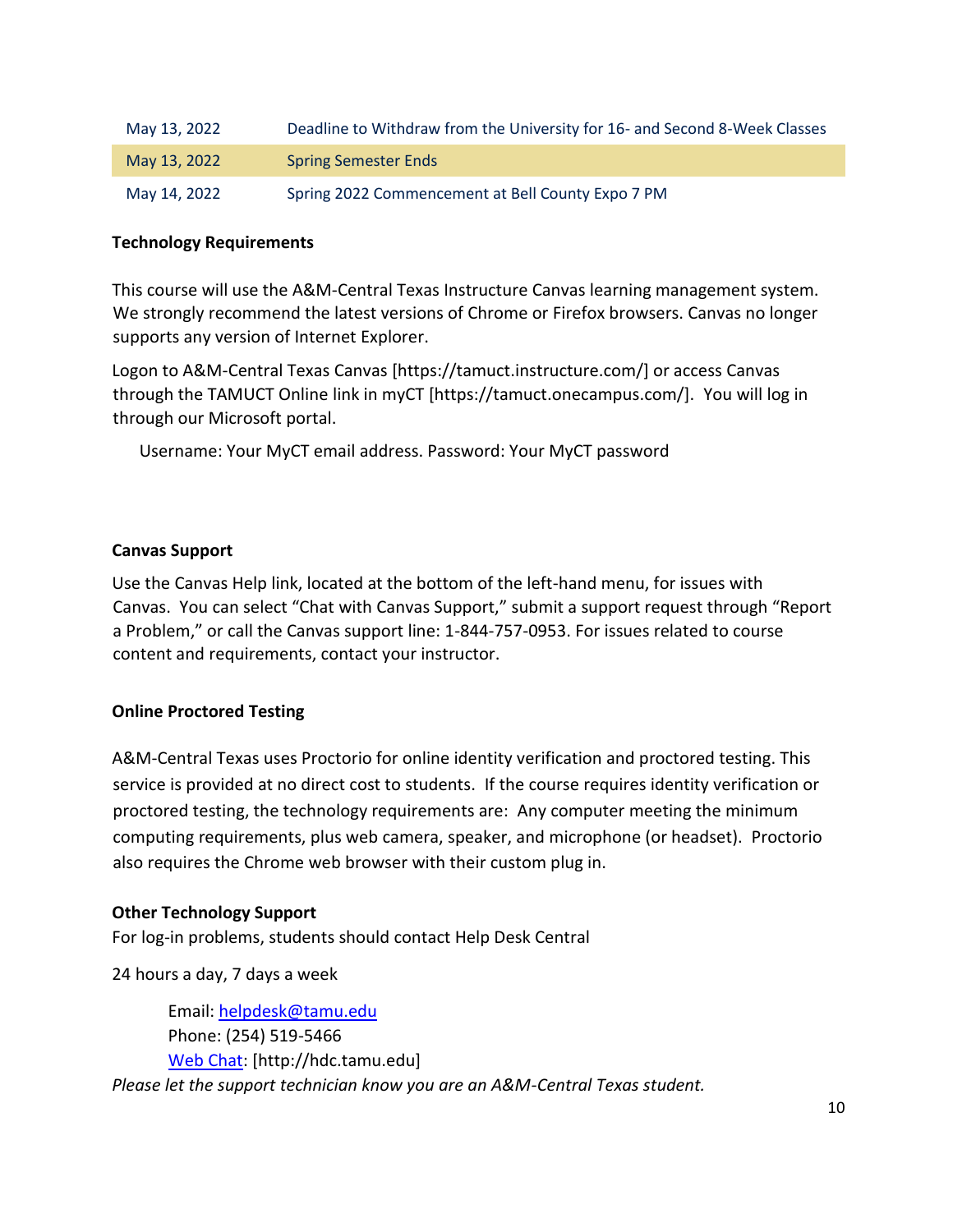## **UNIVERSITY RESOURCES, PROCEDURES, AND GUIDELINES**

## **Drop Policy**

If you discover that you need to drop this class, you must complete the **Drop Request** Dynamic Form through Warrior Web.

[https://dynamicforms.ngwebsolutions.com/casAuthentication.ashx?InstID=eaed95b9-f2be-45f3-a37d-

46928168bc10&targetUrl=https%3A%2F%2Fdynamicforms.ngwebsolutions.com%2FSubmit%2F Form%2FStart%2F53b8369e-0502-4f36-be43-f02a4202f612].

Faculty cannot drop students; this is always the responsibility of the student. The Registrar's Office will provide a deadline on the Academic Calendar for which the form must be completed. Once you submit the completed form to the Registrar's Office, you must go into Warrior Web and confirm that you are no longer enrolled. If you still show as enrolled, FOLLOW-UP with the Registrar's Office immediately. You are to attend class until the procedure is complete to avoid penalty for absence. Should you miss the drop deadline or fail to follow the procedure, you will receive an F in the course, which may affect your financial aid and/or VA educational benefits.

## **Academic Integrity**

Texas A&M University -Central Texas values the integrity of the academic enterprise and strives for the highest standards of academic conduct. A&M-Central Texas expects its students, faculty, and staff to support the adherence to high standards of personal and scholarly conduct to preserve the honor and integrity of the creative community. Academic integrity is defined as a commitment to honesty, trust, fairness, respect, and responsibility. Any deviation by students from this expectation may result in a failing grade for the assignment and potentially a failing grade for the course. Academic misconduct is any act that improperly affects a true and honest evaluation of a student's academic performance and includes, but is not limited to, cheating on an examination or other academic work, plagiarism and improper citation of sources, using another student's work, collusion, and the abuse of resource materials. All academic misconduct concerns will be reported to the university's Office of Student Conduct. Ignorance of the university's standards and expectations is never an excuse to act with a lack of integrity. When in doubt on collaboration, citation, or any issue, please contact your instructor before taking a course of action.

For more [information regarding the Student Conduct process,](https://www.tamuct.edu/student-affairs/student-conduct.html) [https://www.tamuct.edu/student-affairs/student-conduct.html].

If you know of potential honor violations by other students, you may [submit a report,](https://cm.maxient.com/reportingform.php?TAMUCentralTexas&layout_id=0) [https://cm.maxient.com/reportingform.php?TAMUCentralTexas&layout\_id=0].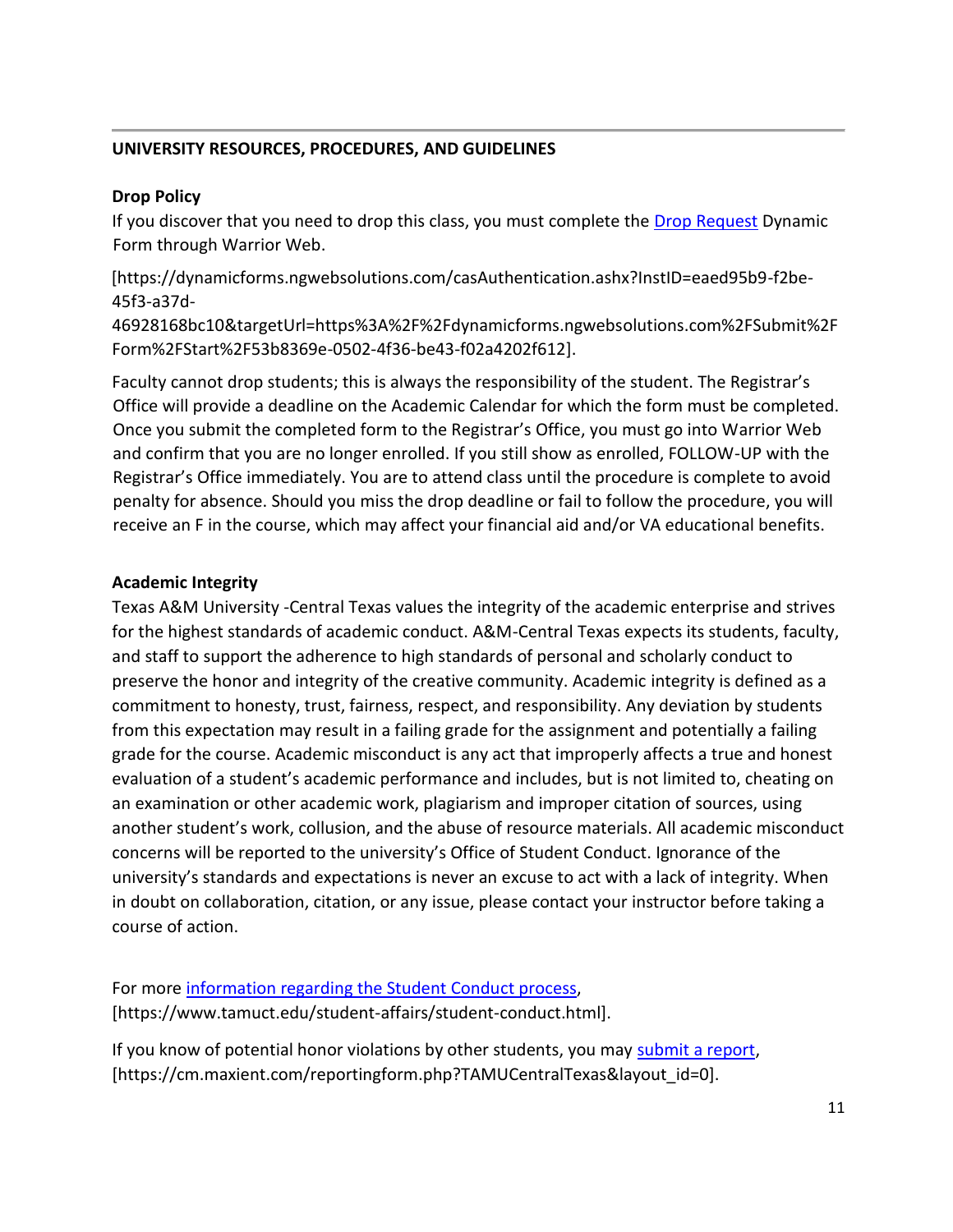## **Academic Accommodations**

At Texas A&M University-Central Texas, we value an inclusive learning environment where every student has an equal chance to succeed and has the right to a barrier-free education. The Office of Access and Inclusion is responsible for ensuring that students with a disability receive equal access to the university's programs, services and activities. If you believe you have a disability requiring reasonable accommodations please contact the Office of Access and Inclusion, WH-212; or call (254) 501-5836. Any information you provide is private and confidential and will be treated as such.

For more information please visit our [Access & Inclusion](https://tamuct.instructure.com/courses/717) Canvas page (log-in required) [https://tamuct.instructure.com/courses/717]

# **Important information for Pregnant and/or Parenting Students**

Texas A&M University-Central Texas supports students who are pregnant and/or parenting. In accordance with requirements of Title IX and related guidance from US Department of Education's Office of Civil Rights, the Dean of Student Affairs' Office can assist students who are pregnant and/or parenting in seeking accommodations related to pregnancy and/or parenting. Students should seek out assistance as early in the pregnancy as possible. For more information, please visit [Student Affairs](https://www.tamuct.edu/student-affairs/index.html) [https://www.tamuct.edu/student-affairs/index.html]. Students may also contact the institution's Title IX Coordinator. If you would like to read more about these [requirements and guidelines](http://www2.ed.gov/about/offices/list/ocr/docs/pregnancy.pdf) online, please visit the website [http://www2.ed.gov/about/offices/list/ocr/docs/pregnancy.pdf].

Title IX of the Education Amendments Act of 1972 prohibits discrimination on the basis of sex and gender–including pregnancy, parenting, and all related conditions. A&M-Central Texas is able to provide flexible and individualized reasonable accommodation to pregnant and parenting students. All pregnant and parenting students should contact the Associate Dean in the Division of Student Affairs at (254) 501-5909 to seek out assistance. Students may also contact the University's Title IX Coordinator.

# **Tutoring**

Tutoring is available to all A&M-Central Texas students, on a remote online basis. Visit the Academic Support Community in Canvas to view schedules and contact information. Subjects tutored on campus include Accounting, Advanced Math, Biology, Finance, Statistics, Mathematics, and Study Skills. Student success coaching is available online upon request.

If you have a question regarding tutor schedules, need to schedule a tutoring session, are interested in becoming a tutor, success coaching, or have any other question, contact Academic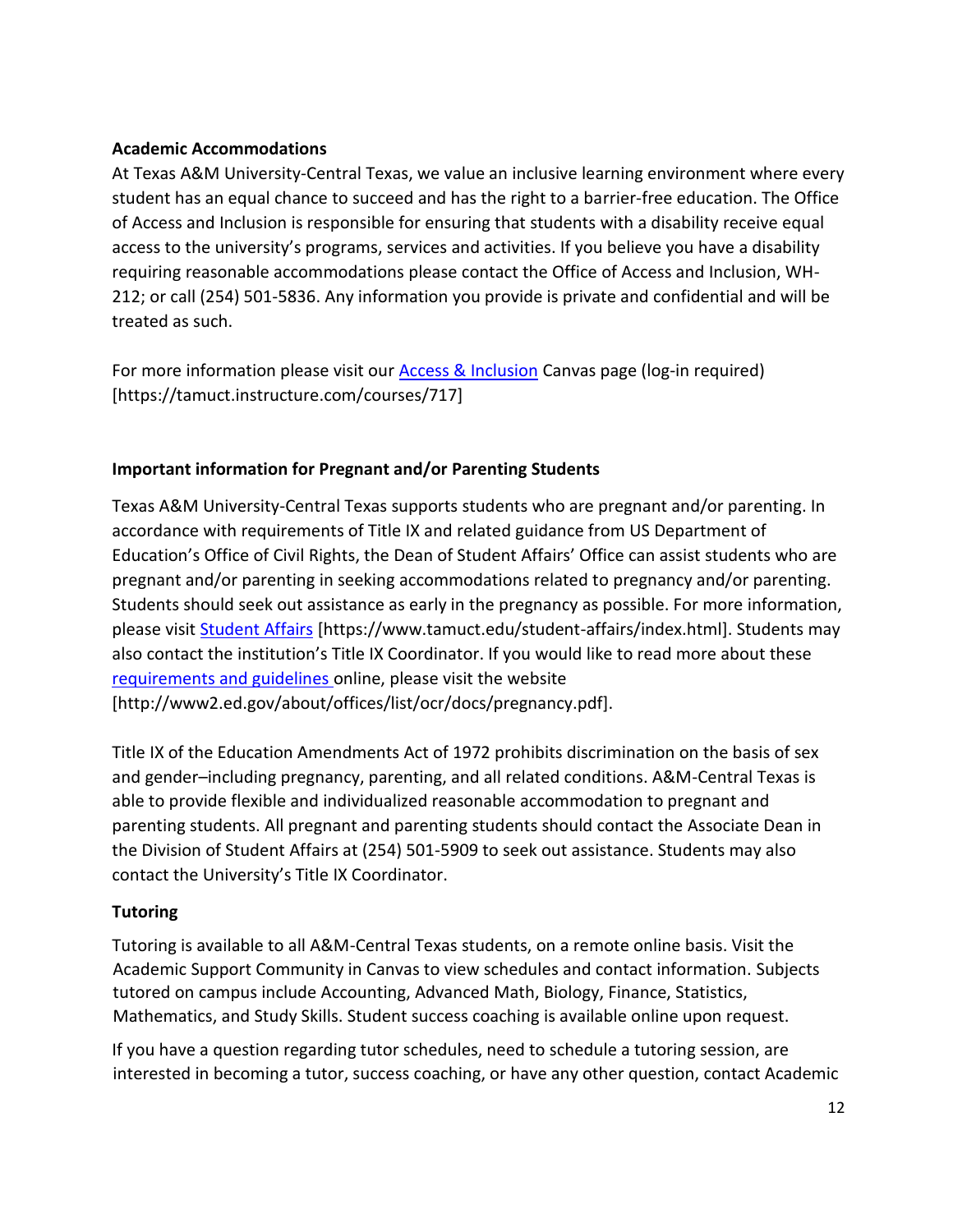Support Programs at (254) 501-5836, visit the Office of Student Success at 212F Warrior Hall, or by emailing studentsuccess@tamuct.edu .

Chat live with a tutor 24/7 for almost any subject from on your computer! Tutor.com is an online tutoring platform that enables A&M-Central Texas students to log in and receive online tutoring support at no additional cost. This tool provides tutoring in over 40 subject areas except writing support. Access Tutor.com through Canvas.

# **University Writing Center**

University Writing Center: Located in Warrior Hall 416, the University Writing Center (UWC) at Texas A&M University–Central Texas (A&M–Central Texas) is a free service open to all A&M– Central Texas students. For the Fall 2021 semester, the hours of operation are from 10:00 a.m.- 5:00 p.m. Monday thru Thursday in Warrior Hall 416 (with online tutoring available every hour as well) with satellite hours available online only Monday thru Thursday from 6:00-9:00 p.m. and Saturday 12:00-3:00 p.m.

Tutors are prepared to help writers of all levels and abilities at any stage of the writing process. While tutors will not write, edit, or grade papers, they will assist students in developing more effective composing practices. By providing a practice audience for students' ideas and writing, our tutors highlight the ways in which they read and interpret students' texts, offering guidance and support throughout the various stages of the writing process. In addition, students may work independently in the UWC by checking out a laptop that runs the Microsoft Office suite and connects to WIFI, or by consulting our resources on writing, including all of the relevant style guides. Whether you need help brainstorming ideas, organizing an essay, proofreading, understanding proper citation practices, or just want a quiet place to work, the UWC is here to help!

Students may arrange a one-to-one session with a trained and experienced writing tutor by making an appointment via WCOnline at https://tamuct.mywconline.com/. In addition, you can email Dr. Bruce Bowles Jr. at bruce.bowles@tamuct.edu if you have any questions about the UWC, need any assistance with scheduling, or would like to schedule a recurring appointment with your favorite tutor by making an appointment via WCOnline at https://tamuct.mywconline.com/. In addition, you can email Dr. Bruce Bowles Jr. at bruce.bowles@tamuct.edu if you have any questions about the UWC, need any assistance with scheduling, or would like to schedule a recurring appointment with your favorite tutor.

# **University Library**

The University Library provides many services in support of research across campus and at a distance. We offer over 200 electronic databases containing approximately 250,000 eBooks and 82,000 journals, in addition to the 85,000 items in our print collection, which can be mailed to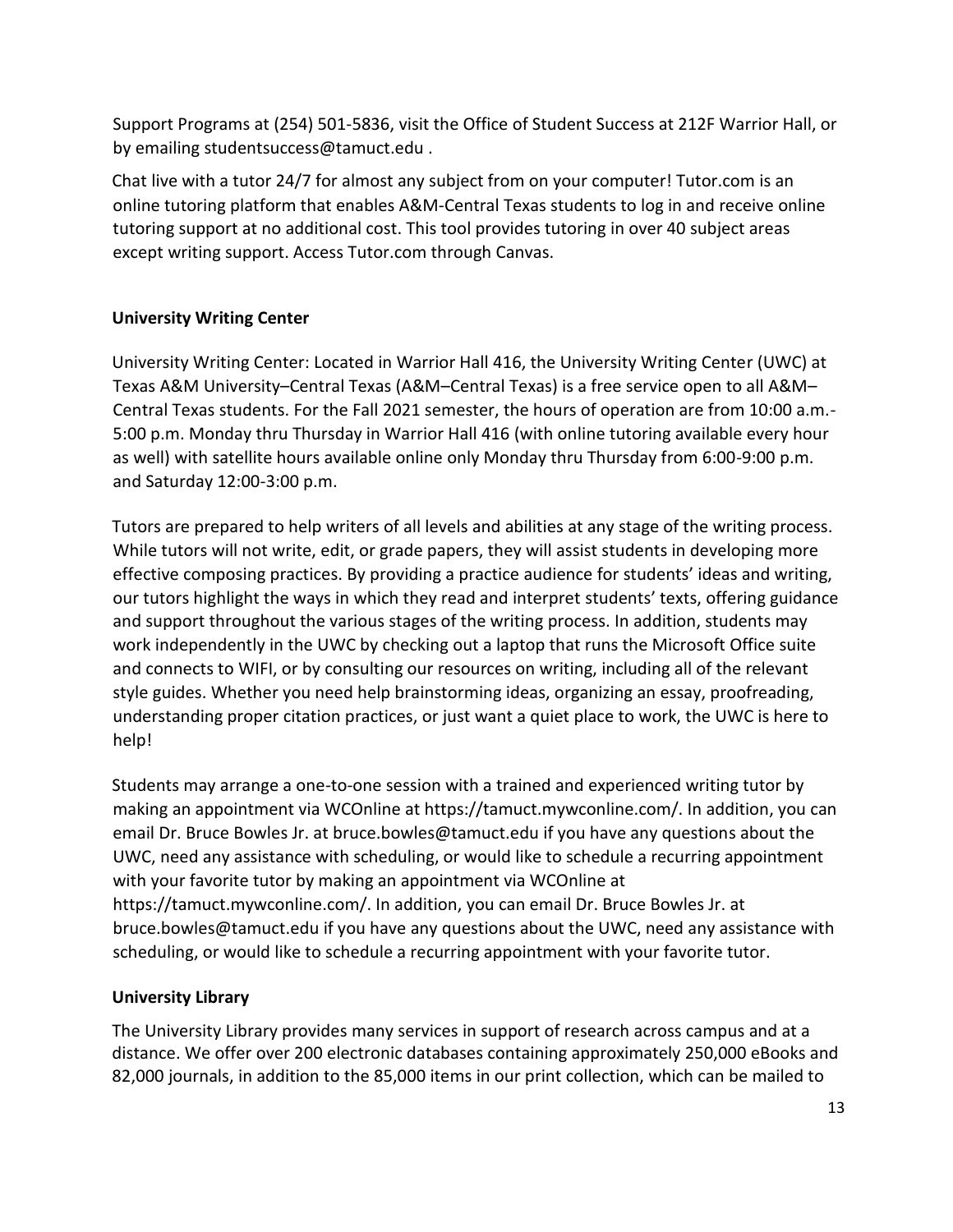students who live more than 50 miles from campus. Research guides for each subject taught at A&M-Central Texas are available through our website to help students navigate these resources. On campus, the library offers technology including cameras, laptops, microphones, webcams, and digital sound recorders.

Research assistance from a librarian is also available 24 hours a day through our online chat service, and at the reference desk when the library is open. Research sessions can be scheduled for more comprehensive assistance, and may take place on Skype or in-person at the library. Assistance may cover many topics, including how to find articles in peer-reviewed journals, how to cite resources, and how to piece together research for written assignments.

Our 27,000-square-foot facility on the A&M-Central Texas main campus includes student lounges, private study rooms, group work spaces, computer labs, family areas suitable for all ages, and many other features. Services such as interlibrary loan, TexShare, binding, and laminating are available. The library frequently offers workshops, tours, readings, and other events. For more information, please visit our [Library](https://tamuct.libguides.com/index) [website](https://tamuct.libguides.com/index) [http://tamuct.libguides.com/index].

# **OPTIONAL POLICY STATEMENTS**

## **A Note about Sexual Violence at A&M-Central Texas:**

Sexual violence is a serious safety, social justice, and public health issue. The university offers support for anyone struggling with these issues. University faculty are mandated reporters, so if someone discloses that they were sexually assaulted (or a victim of Domestic/Dating Violence or Stalking) while a student at TAMUCT, faculty members are required to inform the Title IX Office. If you want to discuss any of these issues confidentially, you can do so through Student Counseling (254-501-5955) located on the second floor of Warrior Hall (207L).

Sexual violence can occur on our campus because predators often feel emboldened, and victims often feel silenced or shamed. It is incumbent on ALL of us to find ways to actively create environments that tell predators we don't agree with their behaviors and tell survivors we will support them. Your actions matter. Don't be a bystander; be an agent of change. For additional information on campus policy and resources visit the [Title IX webpage](https://www.tamuct.edu/departments/compliance/titleix.php) [https://www.tamuct.edu/departments/compliance/titleix.php].

## **Behavioral Intervention**

Texas A&M University-Central Texas cares about the safety, health, and well-being of its students, faculty, staff, and community. If you are aware of individuals for whom you have a concern, please make a referral to the Behavioral Intervention Team. Referring your concern